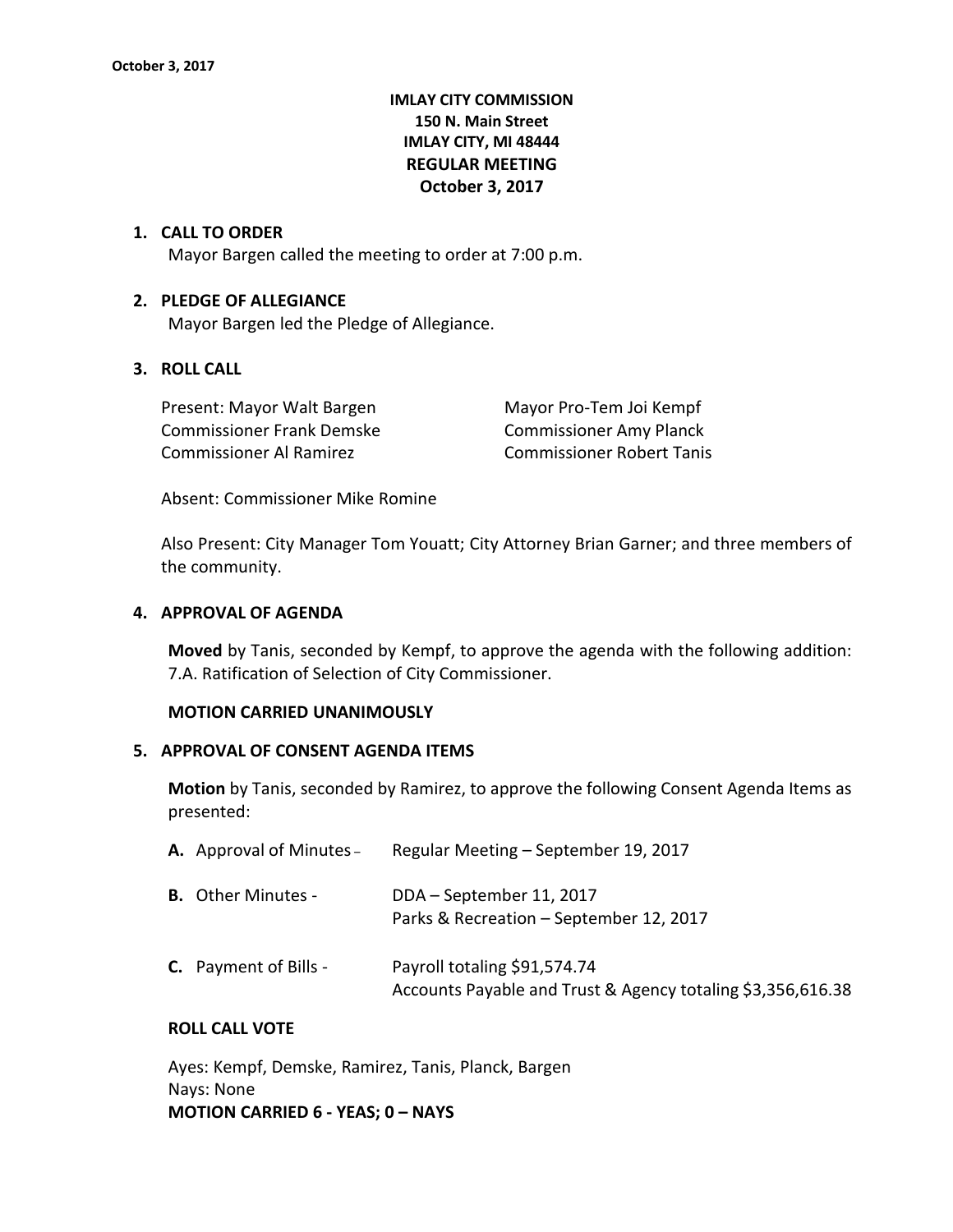# **6. CITIZENS FROM THE FLOOR**

Alan Rosenbalm, Imlay City, offered the Commission his perspective on the Green Property development proposal, indicating that he was not in favor of the current proposal. Mr. Rosenbalm noted that a lot of newer mini-malls are going out of business and a mini-mall would add traffic to the already congested M-53 corridor. Mr. Rosenbalm noted there was clarity lacking in the development proposal and suggested an office building may provide for a better proposal.

# **7. OLD BUSINESS**

## **A. Ratification of Selection of City Commissioner**

Mayor Bargen notified the Commission of the need to formally ratify its selection of Frank Demske as City Commissioner. Mayor Bargen reiterated that the Commission had selected Mr. Demske by secret ballot at its Special Meeting of September 11, 2017 but also needed to provide for an official public vote on the matter.

**Motion** by Tanis, seconded by Kempf, approve the selection of Frank Demske to fill the vacant Commissioner seat with term to expire November 6, 2018, retroactive to September 11, 2017.

# **ROLL CALL VOTE**

Ayes: Ramirez, Tanis, Planck, Kempf, Bargen Nays: None Abstain: Demske **MOTION CARRIED 5 - YEAS; 0 – NAYS**

## **B. ROWE Engineering Payment – Capac Road**

City Manager Tom Youatt presented a progress payment request from ROWE Professional Services Company for design engineering services on the North Fairgrounds and Capac Road Rehabilitation Project. Youatt noted that the design engineering phase of the project is complete, and the project is on schedule.

**Motion** by Kempf, seconded by Tanis, to approve the payment for design engineering services from ROWE Professional Services Company for the North Fairgrounds and Capac Road Rehabilitation Project in the amount of \$1,590.00, as presented.

## **ROLL CALL VOTE**

Ayes: Demske, Ramirez, Tanis, Planck, Kempf, Bargen Nays: None **MOTION CARRIED 6 - YEAS; 0 – NAYS**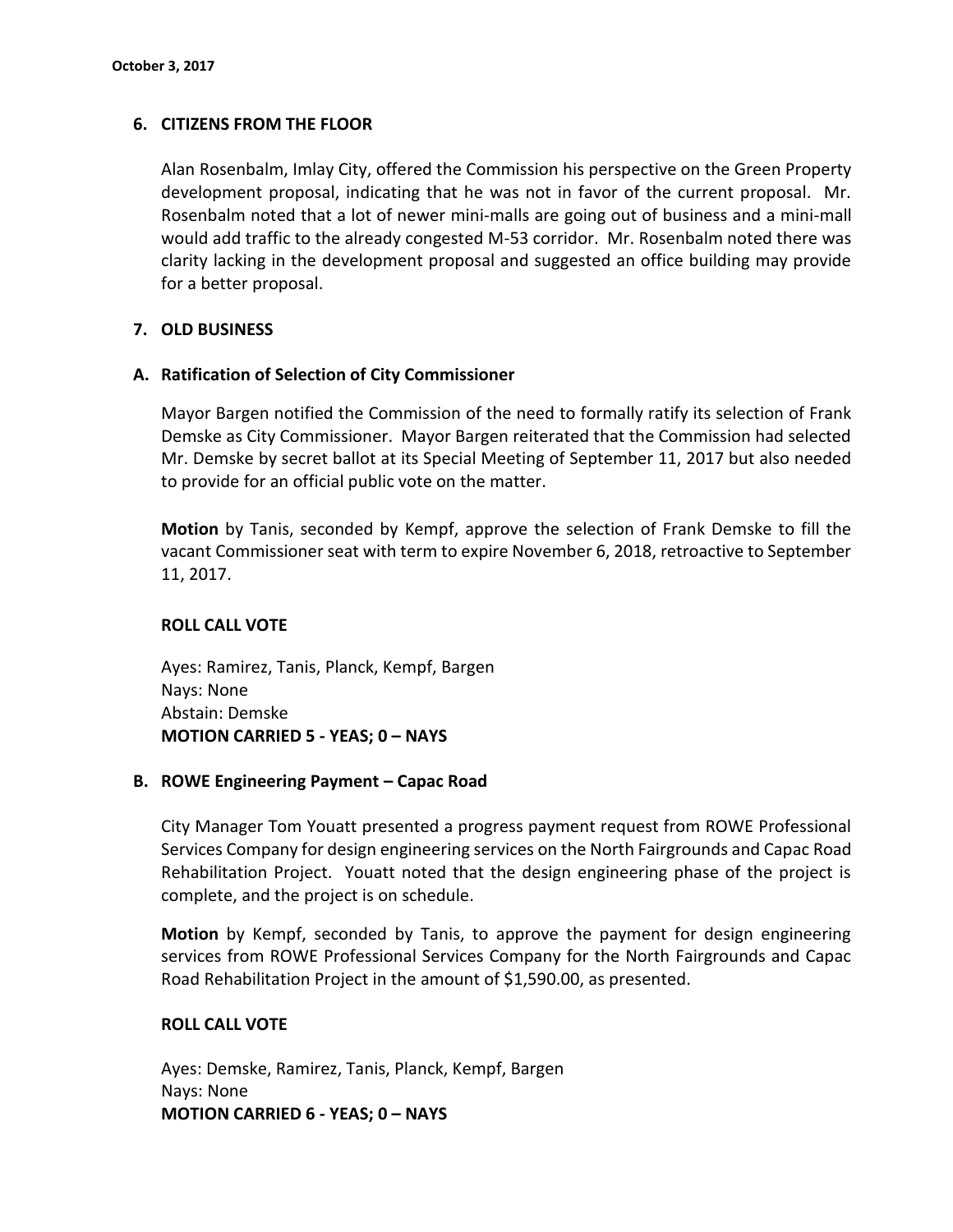## **8. NEW BUSINESS**

## **A. Cheney Street Patch Bids**

City Manager Tom Youatt informed the Commission that three bids had been received for the Cheney Street Pavement Repairs: McIntyre United Asphalt Inc. at \$3,400.00; Allied Construction at \$13,050.00; and T.G. Priehs, LLC at \$19,800.00. Youatt noted that the two low bidders had misunderstood the work involved, did not meet the advertised specifications, and only bid the patch work. Youatt stated that the estimate for the project was \$20,000.00 to \$30,000.00 and the remaining bidder is below that estimate. Youatt noted that in addition to the utility patches, the project would serve to mill and resurface the south half of Cheney Street, and is important to the continued viability of the street.

Commissioner Ramirez inquired as to whether the work was clearly identified during the bid process. City Manager Tom Youatt responded that DPW Superintendent Ed Priehs had clearly marked the areas to be improved during the bid process and noted that the two low bidders did not contact Priehs for any clarification. Youatt recommended approval of the T.G. Priehs, LLC bid.

Mayor Bargen noted that T.G. Priehs, LLC had done other work for the City in the past and performed well.

Commissioner Planck inquired as to the timeline for the Cheney Street improvements. City Manager Tom Youatt responded that the project would be completed the end of October or first week of November as it needed to be completed before winter.

**Motion** by Ramirez, seconded by Tanis, to accept the bid for Cheney Street Pavement Repairs from T.G. Priehs, LLC at a cost of \$19,800.00.

## **ROLL CALL VOTE**

Ayes: Ramirez, Tanis, Planck, Kempf, Demske, Bargen Nays: None **MOTION CARRIED 6 - YEAS; 0 – NAYS**

#### **9. MANAGER'S REPORT**

Additional information was attached to the packet.

City Manager Tom Youatt reported that he, along with Chief of Police Scott Pike, County Sheriff Scott McKenna and Lapeer Chief of Police David Frisch had interviewed four candidates for the vacant full-time police officer position. Youatt stated that the position had been offered to Michael Scigel and the City is currently undergoing background due diligence on him. Youatt reported that the North Fairgrounds and Capac Road Project is underway and milling is complete. Youatt reported having some issues with construction traffic and the ROWE inspector was responsive to the concerns. Youatt reported that the Department Heads had submitted their requests for Capital Improvement Projects and noted the need for the CIP